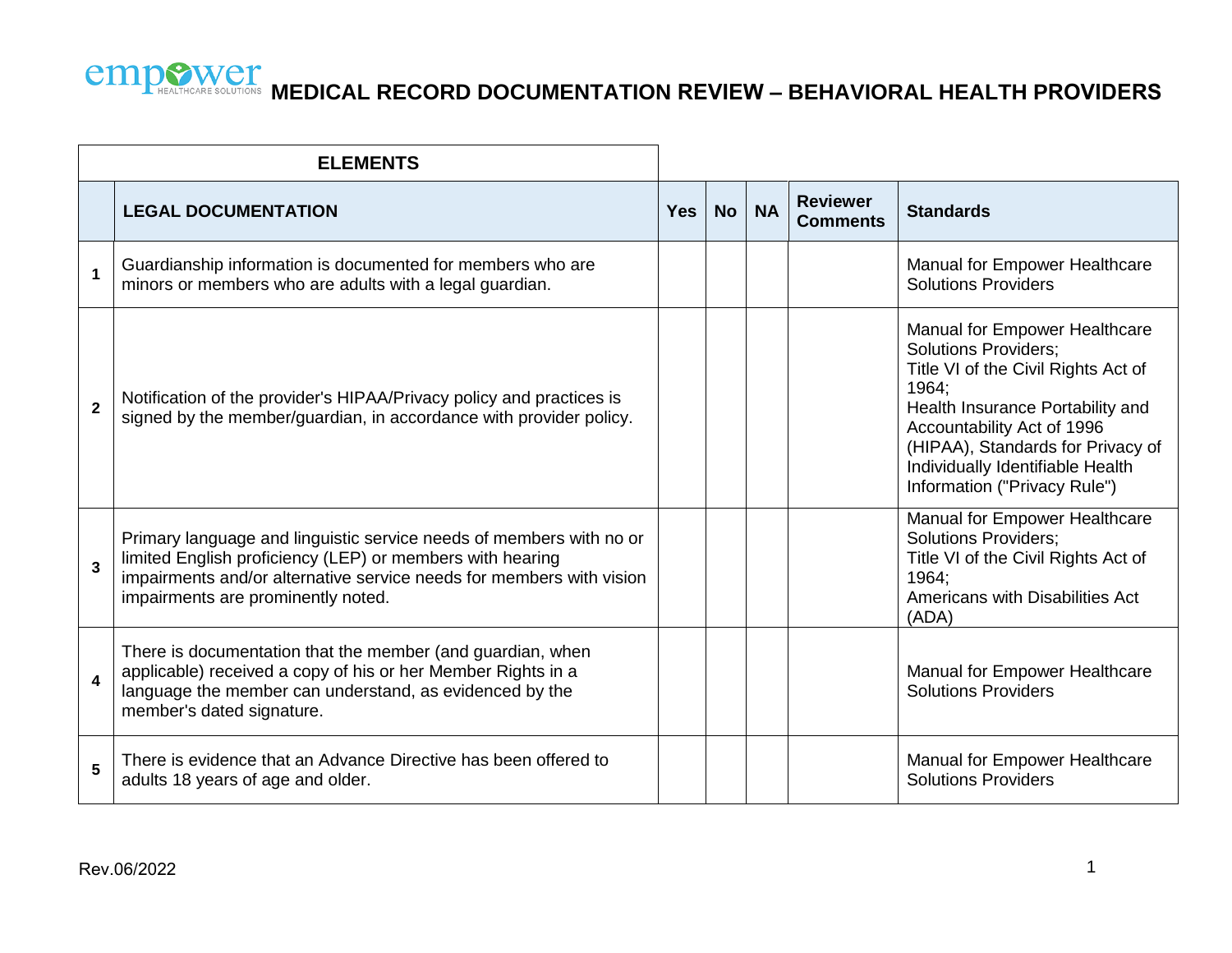| $6\phantom{1}6$ | As required by the Arkansas Child Maltreatment Act and the<br>Arkansas Adult Maltreatment Act regarding mandated reporting,<br>required reports were made to the Arkansas Child Abuse Hotline,<br>Adult Protective Services Hotline regarding maltreatment, abuse,<br>neglect, or exploitation of this member, when required.                                                                                                                                                                                                                    |            |           |           |                                    | Manual for Empower Healthcare<br><b>Solutions Providers;</b><br>Arkansas Child Maltreatment Act;<br>Arkansas Adult Maltreatment Act |
|-----------------|--------------------------------------------------------------------------------------------------------------------------------------------------------------------------------------------------------------------------------------------------------------------------------------------------------------------------------------------------------------------------------------------------------------------------------------------------------------------------------------------------------------------------------------------------|------------|-----------|-----------|------------------------------------|-------------------------------------------------------------------------------------------------------------------------------------|
|                 | <b>CONSENTS FOR RELEASE OF INFORMATION</b>                                                                                                                                                                                                                                                                                                                                                                                                                                                                                                       | <b>Yes</b> | <b>No</b> | <b>NA</b> | <b>Reviewer</b><br><b>Comments</b> | <b>Standards</b>                                                                                                                    |
| $\overline{7}$  | There is a signed and dated Authorization for Consent to Release of<br>Information consenting to the sharing of treatment information<br>between the behavioral health provider and<br>*Empower Healthcare Solutions<br>*the Primary Care Physician<br>*other service providers (as appropriate)<br>*school personnel (for school-age children and adolescents)<br>*interpreters utilized for language translation or communication<br>*any other involved parties<br>*any persons or entities with whom member's information has been<br>shared |            |           |           |                                    | Manual for Empower Healthcare<br><b>Solutions Providers;</b><br>42 U.S.C. § 290dd-2; 42 C.F.R. §<br>$2.11 - 2.12$                   |
|                 | <b>MEMBER INFORMATION</b>                                                                                                                                                                                                                                                                                                                                                                                                                                                                                                                        | <b>Yes</b> | <b>No</b> | <b>NA</b> | <b>Reviewer</b><br><b>Comments</b> | <b>Standards</b>                                                                                                                    |
| 8               | There is documentation of the member's demographic and<br>personal/biographical information.                                                                                                                                                                                                                                                                                                                                                                                                                                                     |            |           |           |                                    | Manual for Empower Healthcare<br><b>Solutions Providers</b>                                                                         |
| 9               | There is documentation of an identified Emergency Contact for the<br>member.                                                                                                                                                                                                                                                                                                                                                                                                                                                                     |            |           |           |                                    | Manual for Empower Healthcare<br><b>Solutions Providers</b>                                                                         |
| 10              | There is documentation of the member's assigned primary care<br>physician (PCP).                                                                                                                                                                                                                                                                                                                                                                                                                                                                 |            |           |           |                                    | Manual for Empower Healthcare<br><b>Solutions Providers</b>                                                                         |
| 11              | The member's current Empower Person-Centered Service Plan<br>(PCSP) is in the record.                                                                                                                                                                                                                                                                                                                                                                                                                                                            |            |           |           |                                    | Manual for Empower Healthcare<br><b>Solutions Providers</b>                                                                         |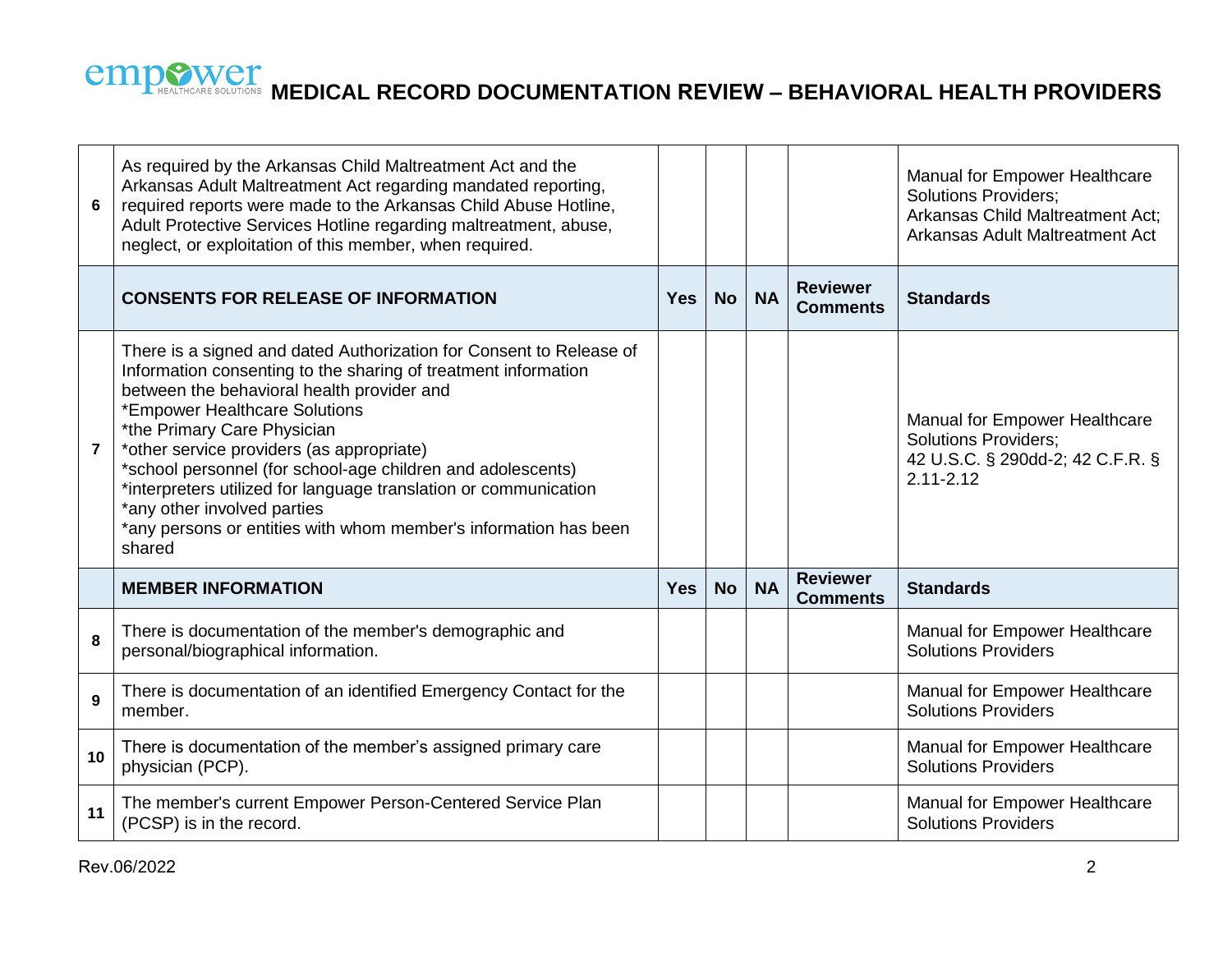

|                 | INITIAL ASSESSMENT (i.e., INTAKE, INITIAL EVALUATION,<br><b>MENTAL HEALTH DIAGNOSIS DOCUMENT)</b>                                                                                                                      | <b>Yes</b> | <b>No</b> | <b>NA</b> | <b>Reviewer</b><br><b>Comments</b> | <b>Standards</b>                                                                                      |
|-----------------|------------------------------------------------------------------------------------------------------------------------------------------------------------------------------------------------------------------------|------------|-----------|-----------|------------------------------------|-------------------------------------------------------------------------------------------------------|
| 12 <sub>2</sub> | Documentation of an Initial Assessment (i.e., Intake, Initial<br>Evaluation, Mental Health Diagnosis document) is in the member's<br>record.                                                                           |            |           |           |                                    | Manual for Empower Healthcare<br><b>Solutions Providers;</b><br>42 CFR 440.20(a) and 42 CFR<br>440.90 |
| 13              | There is evidence of an assessment of the member's substance use<br>and any co-occurring substance use disorder for members ten (10)<br>years and older.                                                               |            |           |           |                                    | Manual for Empower Healthcare<br><b>Solutions Providers;</b><br>42 CFR 440.20(a) and 42 CFR<br>440.90 |
| 14              | Assessment of member risk, which includes the presence or absence<br>of current and past suicidal or homicidal risk and potential danger<br>toward self or others, is prominently documented in the record.            |            |           |           |                                    | 42 CFR 440.20(a) and 42 CFR<br>440.90                                                                 |
|                 |                                                                                                                                                                                                                        |            |           |           |                                    |                                                                                                       |
|                 | <b>DIAGNOSIS AND TREATMENT PLANNING</b>                                                                                                                                                                                | <b>Yes</b> | <b>No</b> | <b>NA</b> | <b>Reviewer</b><br><b>Comments</b> | <b>Standards</b>                                                                                      |
| 15              | Sufficient detailed information to substantiate all DSM or ICD<br>diagnoses, consistent with clinical findings (based upon assessment<br>of presenting problems, history, mental status exam, etc.), is<br>documented. |            |           |           |                                    | Manual for Empower Healthcare<br><b>Solutions Providers</b>                                           |
| 16              | An individualized Treatment Plan consistent with the diagnoses<br>prescribing the member's prescribed treatment and services is in the<br>record.                                                                      |            |           |           |                                    | Manual for Empower Healthcare<br>Solutions Providers;<br>42 CFR 440.20(a) and 42 CFR<br>440.90        |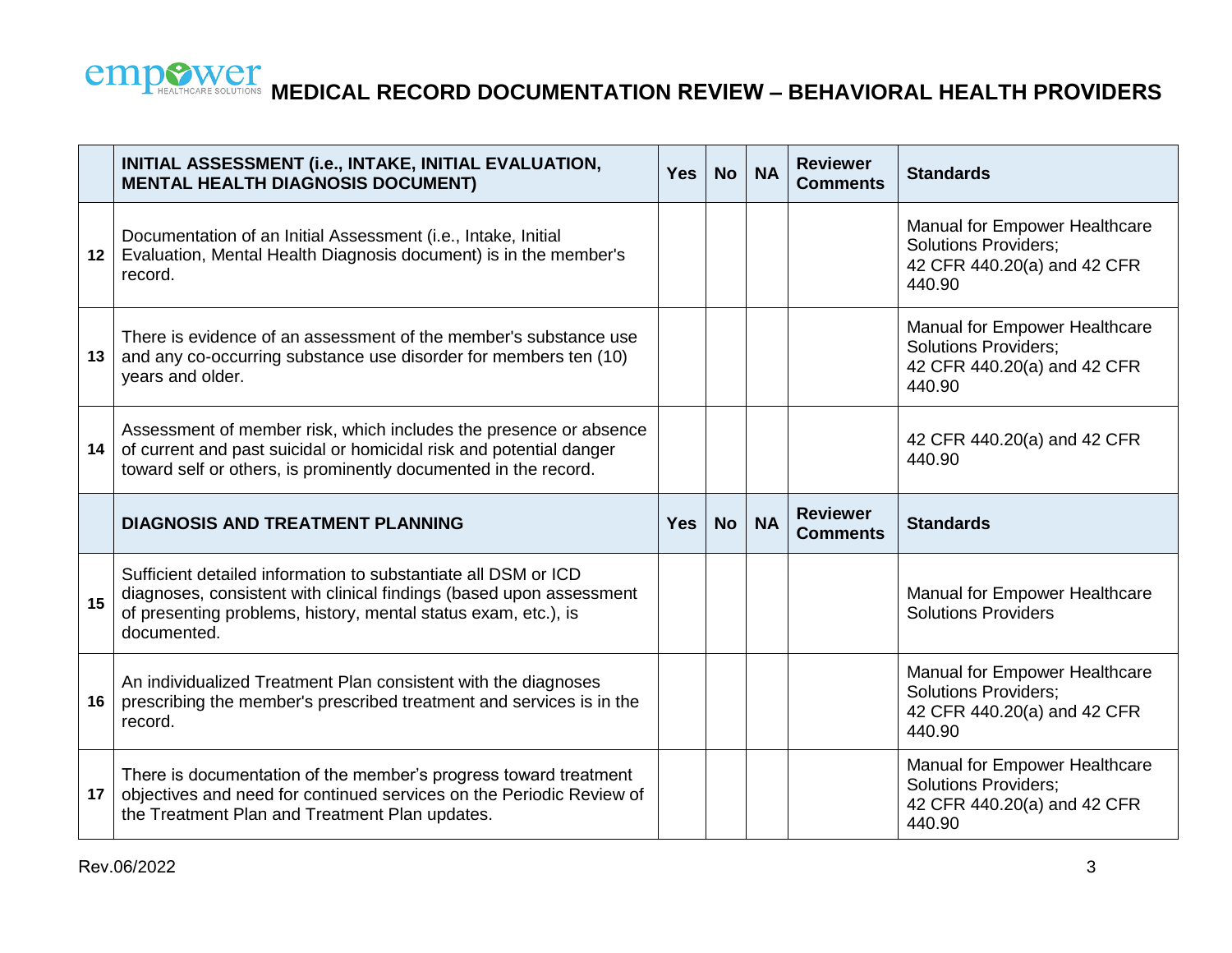|    | <b>MEDICATIONS</b>                                                                                                                                                                                                                                                                                | <b>Yes</b> | <b>No</b> | <b>NA</b> | <b>Reviewer</b><br><b>Comments</b> | <b>Standards</b>                                                                                      |
|----|---------------------------------------------------------------------------------------------------------------------------------------------------------------------------------------------------------------------------------------------------------------------------------------------------|------------|-----------|-----------|------------------------------------|-------------------------------------------------------------------------------------------------------|
| 18 | There is documentation of a Medication List for the member;<br>prescriptions, refills, changes in medication (including changes in<br>dosage and frequency, and discontinuation of medications and dates<br>for each are documented.                                                              |            |           |           |                                    | Manual for Empower Healthcare<br><b>Solutions Providers;</b><br>42 CFR 440.20(a) and 42 CFR<br>440.90 |
|    | <b>TREATMENT DOCUMENTATION</b>                                                                                                                                                                                                                                                                    | <b>Yes</b> | <b>No</b> | <b>NA</b> | <b>Reviewer</b><br><b>Comments</b> | <b>Standards</b>                                                                                      |
| 19 | Treatment-specific information was provided in the member's<br>preferred alternative format (e.g., braille or large printed material,<br>electronic or audio presentation, etc.) for a member with vision<br>impairment where a need has been identified.                                         |            |           |           |                                    | Americans with Disabilities Act<br>(ADA)                                                              |
| 20 | Documentation of the translation of any spoken language or the use<br>of an interpreter or other communication assistance for the member<br>with non- or limited English proficiency or with hearing impairment<br>during service provision or other communications is prominently<br>documented. |            |           |           |                                    | Manual for Empower Healthcare<br><b>Solutions Providers</b>                                           |
| 21 | For child and adolescent members, there is evidence of active<br>involvement of the member's family/primary caretakers in the<br>assessment, treatment planning, and treatment, as appropriate.                                                                                                   |            |           |           |                                    | Manual for Empower Healthcare<br><b>Solutions Providers</b>                                           |
| 22 | There is sufficient written documentation to support each medical or<br>remedial therapy, service, activity, or session provided;<br>documentation reflects that services are goal-directed and focus on<br>treatment objectives.                                                                 |            |           |           |                                    | 42 CFR 440.20(a) and 42 CFR<br>440.90                                                                 |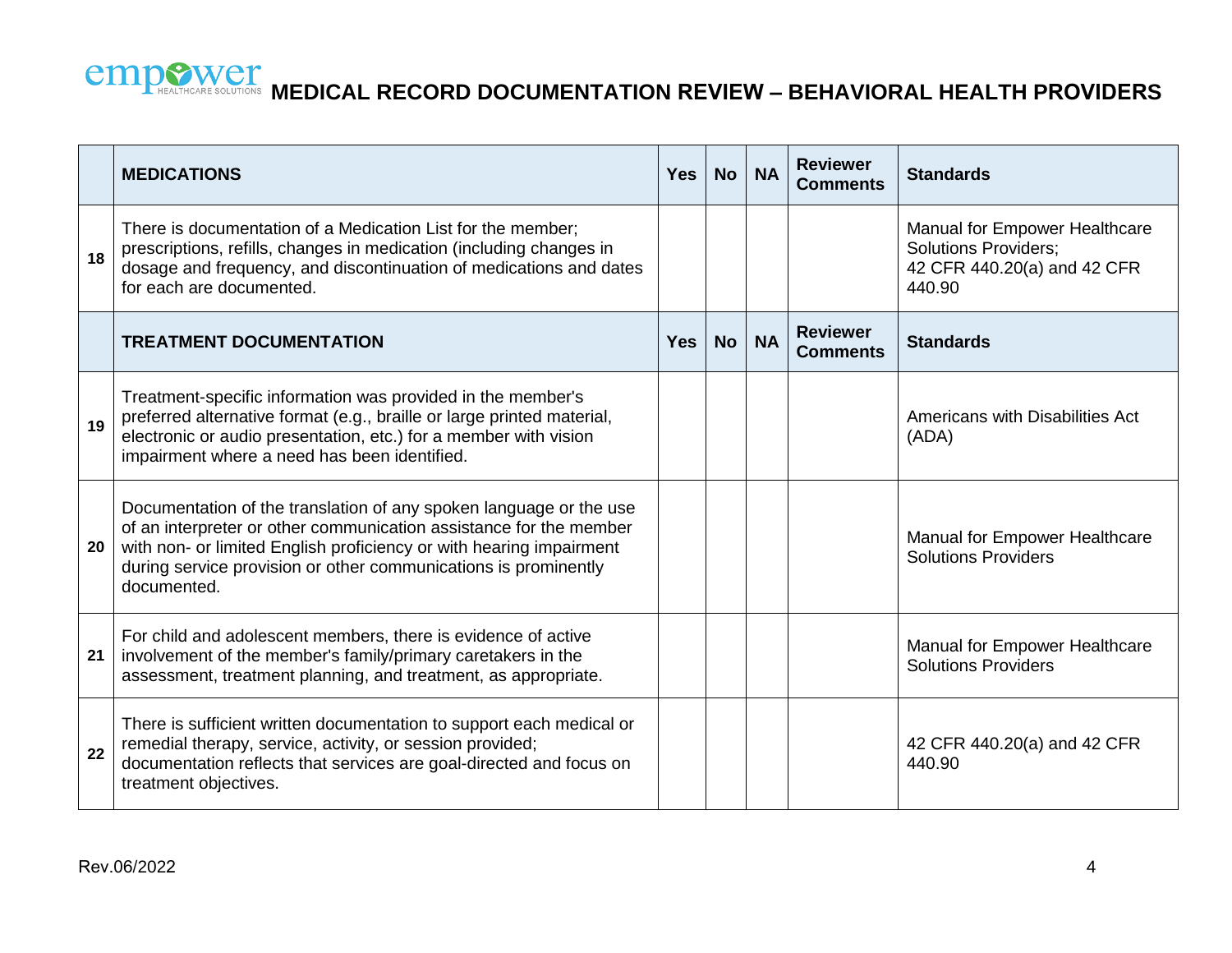| 23 | Documentation regarding planned follow-up care, calls, or visits is in<br>the record; the specific time of return for services is noted in weeks,<br>months, or as needed or a specific date.          |            |           |           |                                    | Manual for Empower Healthcare<br><b>Solutions Providers</b>                                                                                                                                                                                                                   |
|----|--------------------------------------------------------------------------------------------------------------------------------------------------------------------------------------------------------|------------|-----------|-----------|------------------------------------|-------------------------------------------------------------------------------------------------------------------------------------------------------------------------------------------------------------------------------------------------------------------------------|
| 24 | There is documentation of missed/cancelled appointments (by<br>member and provider) and follow-up contacts/outreach efforts with<br>the member.                                                        |            |           |           |                                    | Manual for Empower Healthcare<br><b>Solutions Providers</b>                                                                                                                                                                                                                   |
|    | <b>MEMBER SAFETY</b>                                                                                                                                                                                   | <b>Yes</b> | <b>No</b> | <b>NA</b> | <b>Reviewer</b><br><b>Comments</b> | <b>Standards</b>                                                                                                                                                                                                                                                              |
| 25 | Medication allergies and adverse reactions are prominently<br>documented in a uniform location in the medical record.                                                                                  |            |           |           |                                    | Manual for Empower Healthcare<br><b>Solutions Providers</b>                                                                                                                                                                                                                   |
| 26 | When member risk of harm to self or others has been identified, there<br>is documentation that risk assessments are current and ongoing and<br>appropriate measures are taken in response to the risk. |            |           |           |                                    | <b>National Accreditation Standards:</b><br>The Joint Commission (TJC);<br>Commission on Accreditation of<br>Rehabilitation Facilities (CARF);<br>Council on Accreditation (COA)                                                                                              |
| 27 | If restrictive interventions utilized, there is documentation that they<br>were utilized appropriately and the required supporting<br>documentation is present.                                        |            |           |           |                                    | Manual for Empower Healthcare<br><b>Solutions Providers:</b><br>Arkansas DHS DDS Community<br>and Employment Supports (CES)<br><b>Waiver Minimum Certification</b><br>Standards;<br><b>Agreement Outlining Minimum</b><br><b>Standards for PASSE HCBS</b><br><b>Providers</b> |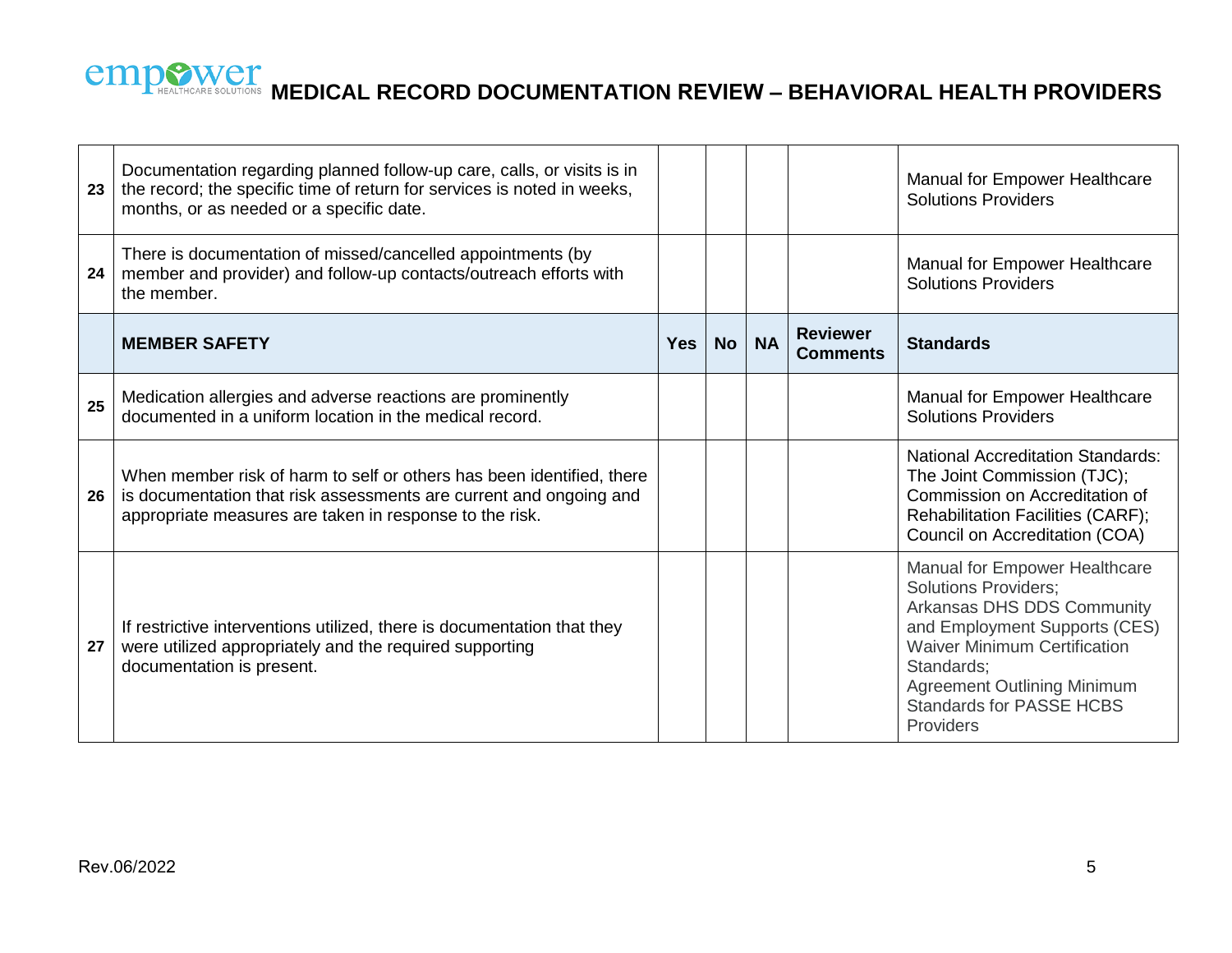| 28              | There is documentation that Empower and the DHS PASSE Quality<br>Assurance Unit were notified of all required reportable<br>events/incidents regarding the member via submission of Incident<br>Reports.                                                                                   |            |           |           |                                    | Manual for Empower Healthcare<br><b>Solutions Providers;</b><br><b>Agreement Outlining Minimum</b><br><b>Standards for PASSE HCBS</b><br>Providers |
|-----------------|--------------------------------------------------------------------------------------------------------------------------------------------------------------------------------------------------------------------------------------------------------------------------------------------|------------|-----------|-----------|------------------------------------|----------------------------------------------------------------------------------------------------------------------------------------------------|
|                 | REFERRALS FOR OTHER SERVICES, INCLUDING<br><b>CONSULTATION AND DIAGNOSTIC TESTING</b>                                                                                                                                                                                                      | <b>Yes</b> | <b>No</b> | <b>NA</b> | <b>Reviewer</b><br><b>Comments</b> | <b>Standards</b>                                                                                                                                   |
| 29              | There is evidence that the member was promptly referred to the<br>appropriate level of care, when indicated.                                                                                                                                                                               |            |           |           |                                    | <b>Best Clinical Practices</b>                                                                                                                     |
| 30              | If a substance use disorder was identified but the provider is not<br>treating the substance use disorder, there is evidence that a<br>treatment recommendation and referral appropriate to effectively treat<br>the condition(s) identified was made, when indicated.                     |            |           |           |                                    | <b>Best Clinical Practices</b>                                                                                                                     |
| 31              | There is documentation of referrals to other providers, requested<br>consultations, and ordered laboratory and diagnostic tests, as<br>appropriate. There is evidence they have been reviewed by the<br>physician upon receipt, as evidenced by initials, signature, or other<br>notation. |            |           |           |                                    | Manual for Empower Healthcare<br><b>Solutions Providers</b>                                                                                        |
| 32 <sub>2</sub> | Abnormal laboratory and imaging study or diagnostic testing results<br>have explicit notations for follow-up plans with the member; follow-up<br>documentation with the member is documented.                                                                                              |            |           |           |                                    | Manual for Empower Healthcare<br><b>Solutions Providers</b>                                                                                        |
|                 | <b>COORDINATION OF CARE</b>                                                                                                                                                                                                                                                                | <b>Yes</b> | <b>No</b> | <b>NA</b> | <b>Reviewer</b><br><b>Comments</b> | <b>Standards</b>                                                                                                                                   |
|                 | <b>Coordination of Care - Primary Care Physician (PCP)</b>                                                                                                                                                                                                                                 |            |           |           |                                    |                                                                                                                                                    |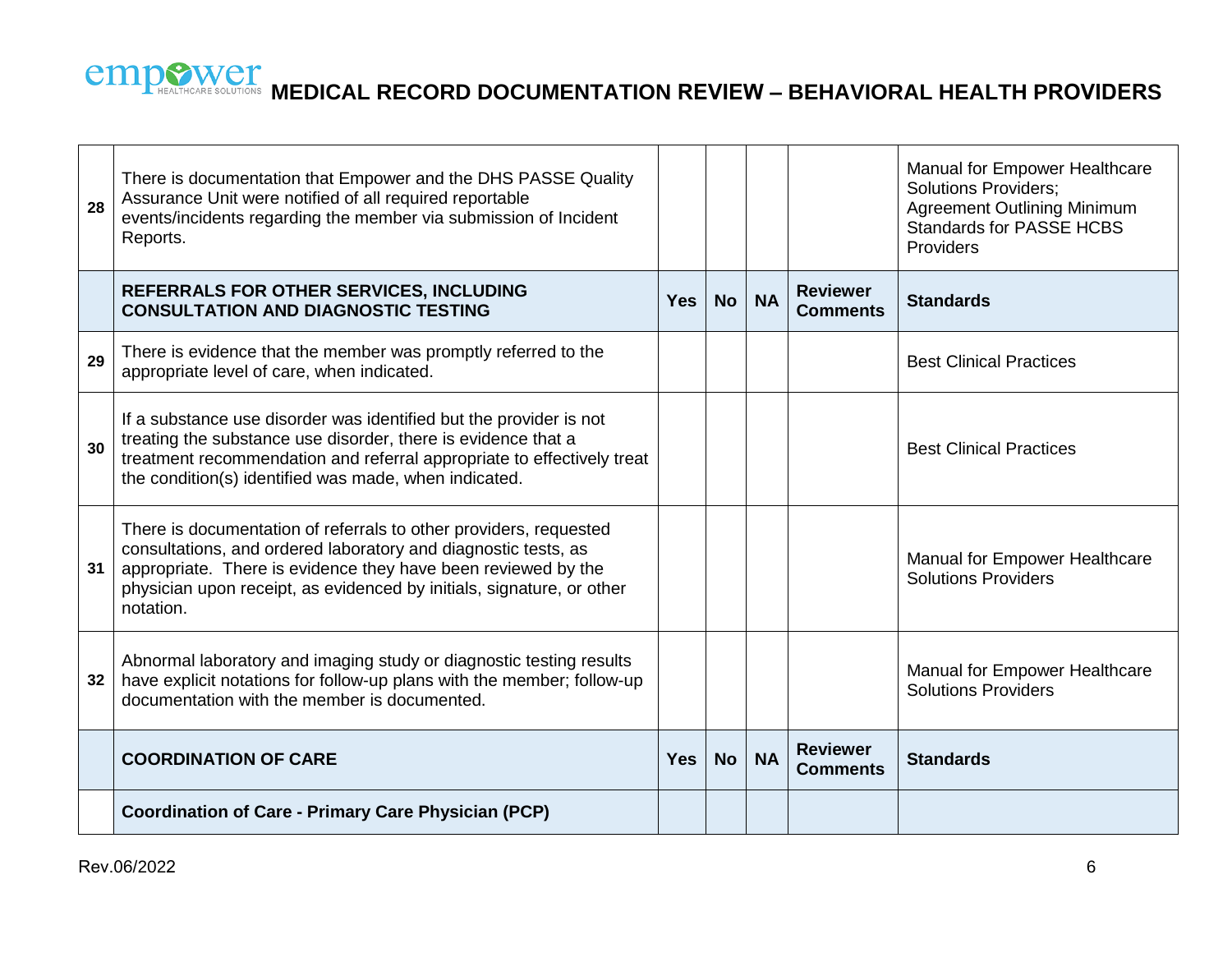| 33 | There is evidence that the treatment provider contacted, collaborated,<br>received treatment or service information from, or communicated in<br>any way with the PCP.                                                                                                                            |  |  | Manual for Empower Healthcare<br><b>Solutions Providers</b> |
|----|--------------------------------------------------------------------------------------------------------------------------------------------------------------------------------------------------------------------------------------------------------------------------------------------------|--|--|-------------------------------------------------------------|
|    | <b>Coordination of Care - Other Service Provider</b>                                                                                                                                                                                                                                             |  |  |                                                             |
| 34 | There is evidence that the treatment provider contacted, collaborated,<br>received treatment or service information from, or communicated in<br>any way with another Inpatient/Residential Treatment/Outpatient<br>behavioral health treatment provider regarding the member's clinical<br>care. |  |  | Manual for Empower Healthcare<br><b>Solutions Providers</b> |
| 35 | There is evidence that the treatment provider contacted, collaborated,<br>received treatment or service information from, or communicated in<br>any way with the member's DD provider regarding the member's<br>care.                                                                            |  |  | Manual for Empower Healthcare<br><b>Solutions Providers</b> |
| 36 | There is evidence that the treatment provider contacted, collaborated,<br>received treatment or service information from, or communicated in<br>any way with the member's substance abuse treatment provider<br>regarding the member's care.                                                     |  |  | Manual for Empower Healthcare<br><b>Solutions Providers</b> |
|    | <b>Coordination of Care - Empower Care Coordination</b>                                                                                                                                                                                                                                          |  |  |                                                             |
| 37 | There is evidence that the treatment provider contacted, collaborated,<br>received information from, or communicated in any way with the<br><b>Empower Care Coordinator.</b>                                                                                                                     |  |  | Manual for Empower Healthcare<br><b>Solutions Providers</b> |
|    | <b>Coordination of Care - School</b>                                                                                                                                                                                                                                                             |  |  |                                                             |
| 38 | There is evidence that the treatment provider contacted, collaborated,<br>received information from, or communicated in any way with the<br>member's school (for children and adolescents, when appropriate).                                                                                    |  |  | Manual for Empower Healthcare<br><b>Solutions Providers</b> |
|    | <b>Coordination of Care - Other</b>                                                                                                                                                                                                                                                              |  |  |                                                             |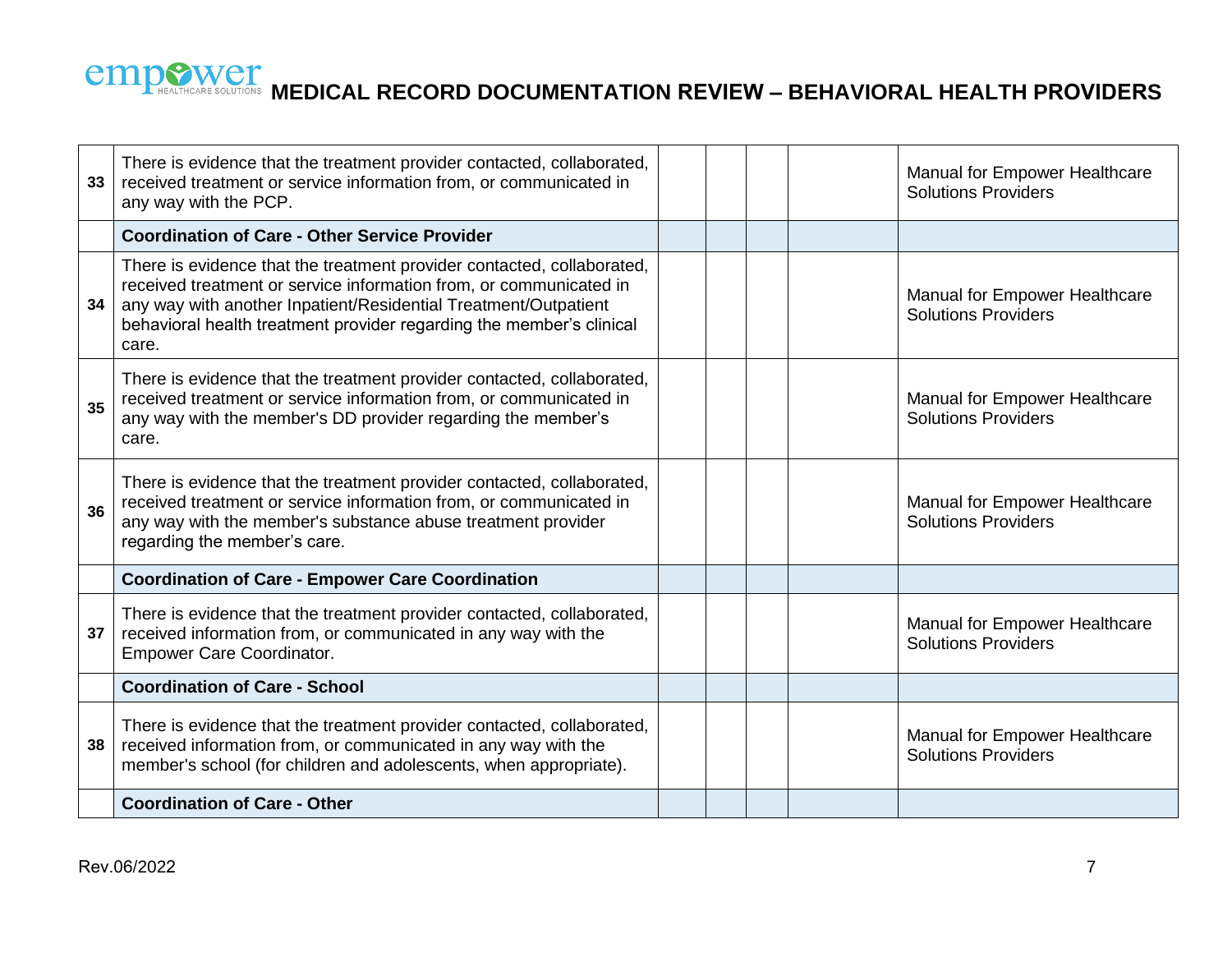| 39 | There is evidence that the treatment provider contacted, collaborated,<br>received clinical information from, or communicated in any way with<br>any state agencies, community resources, etc.                                                               |            |           |           |                                    | Manual for Empower Healthcare<br><b>Solutions Providers</b>                                                                                                                |
|----|--------------------------------------------------------------------------------------------------------------------------------------------------------------------------------------------------------------------------------------------------------------|------------|-----------|-----------|------------------------------------|----------------------------------------------------------------------------------------------------------------------------------------------------------------------------|
|    | <b>RECORD ENTRIES AND RECORD ORGANIZATION</b>                                                                                                                                                                                                                | <b>Yes</b> | <b>No</b> | <b>NA</b> | <b>Reviewer</b><br><b>Comments</b> | <b>Standards</b>                                                                                                                                                           |
| 40 | The member's name and/or medical record number are documented<br>on every page in the record.                                                                                                                                                                |            |           |           |                                    | Manual for Empower Healthcare<br><b>Solutions Providers</b>                                                                                                                |
| 41 | All entries are made in accordance with acceptable legal medical<br>documentation standards, are legible, and are maintained in detail.                                                                                                                      |            |           |           |                                    | Manual for Empower Healthcare<br><b>Solutions Providers</b>                                                                                                                |
| 42 | All entries are dated and signed by the provider rendering the care.                                                                                                                                                                                         |            |           |           |                                    | Manual for Empower Healthcare<br><b>Solutions Providers</b>                                                                                                                |
| 43 | Errors are corrected according to legal medical documentation<br>standards: any corrections or alterations made to existing<br>documentation must be clearly visible, with a single line used to strike<br>an entry, labeled error, and initialed and dated. |            |           |           |                                    | National Committee for Quality<br>Assurance (NCQA): Guidelines<br>for Medical Record<br>Documentation (commonly<br>accepted standards for medical<br>record documentation) |
| 44 | There is no evidence of "cloned" documentation in the record.                                                                                                                                                                                                |            |           |           |                                    | Office of Inspector General, 2014;<br><b>Centers for Medicare &amp; Medicaid</b><br>Services, Medicaid<br><b>Documentation for Medical</b><br>Professionals, December 2015 |
| 45 | There is no identifying or Protected Health Information about another<br>individual documented in the member's record.                                                                                                                                       |            |           |           |                                    | Health Insurance Portability and<br>Accountability Act of 1996<br>(HIPAA), Standards for Privacy of<br>Individually Identifiable Health<br>Information ("Privacy Rule")    |